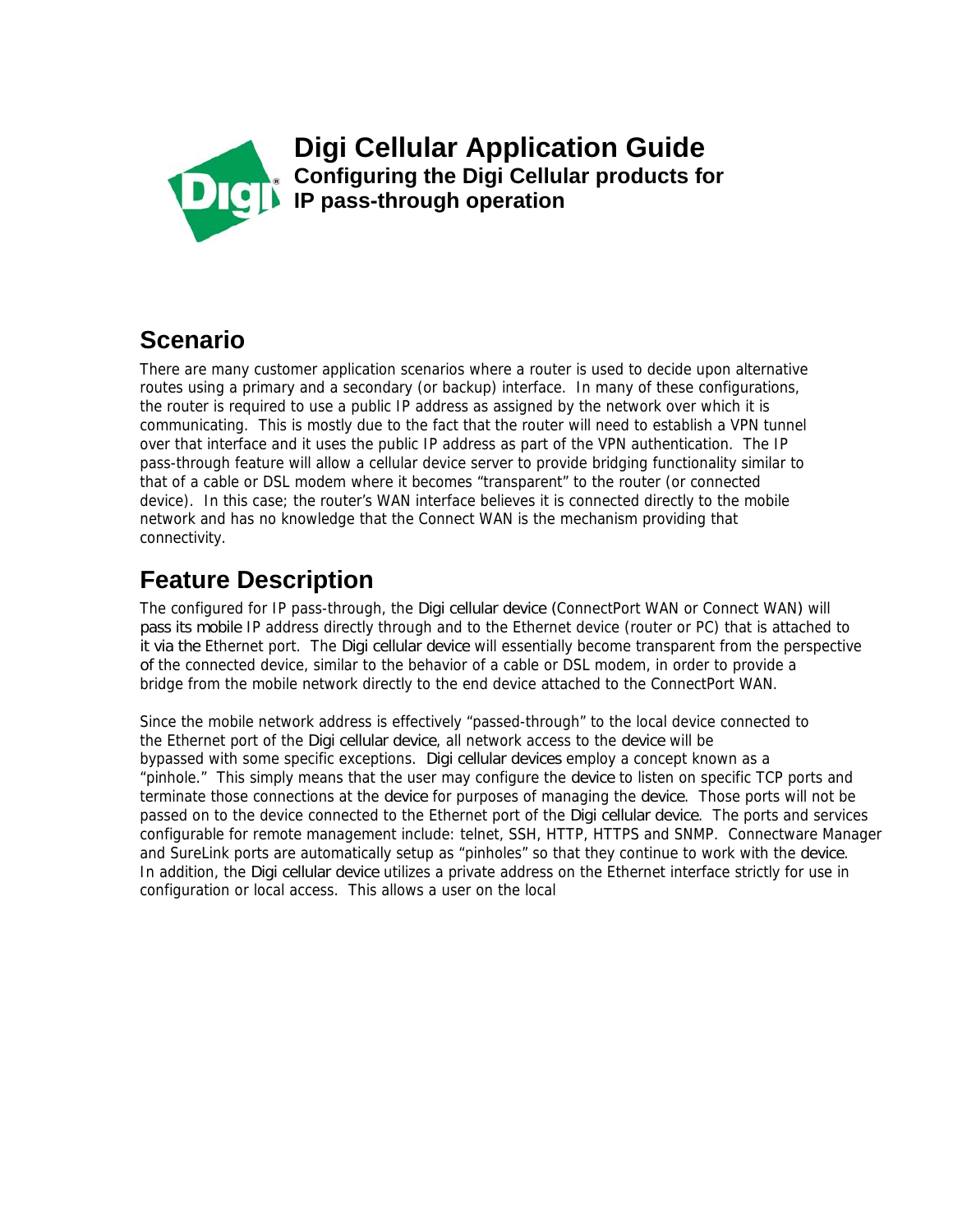#### **Sample diagram:**



## **Configuration**

When the IP pass-through mode is enabled, the Digi cellular device will effectively disable all router and IP service functionality. The serial port will be enabled as a console port to the CLI for the Digi cellular device. The Digi cellular device will accept TCP/IP connections for purposes of configuration by means of a "pinhole" on the mobile interface. In addition, the device will be accessible to a device on the local Ethernet segment via the default IP address of 192.168.1.1. With the exception of this special configuration access and the serial console port access, the Deigi cellular device will effectively be transparent to all IP activity.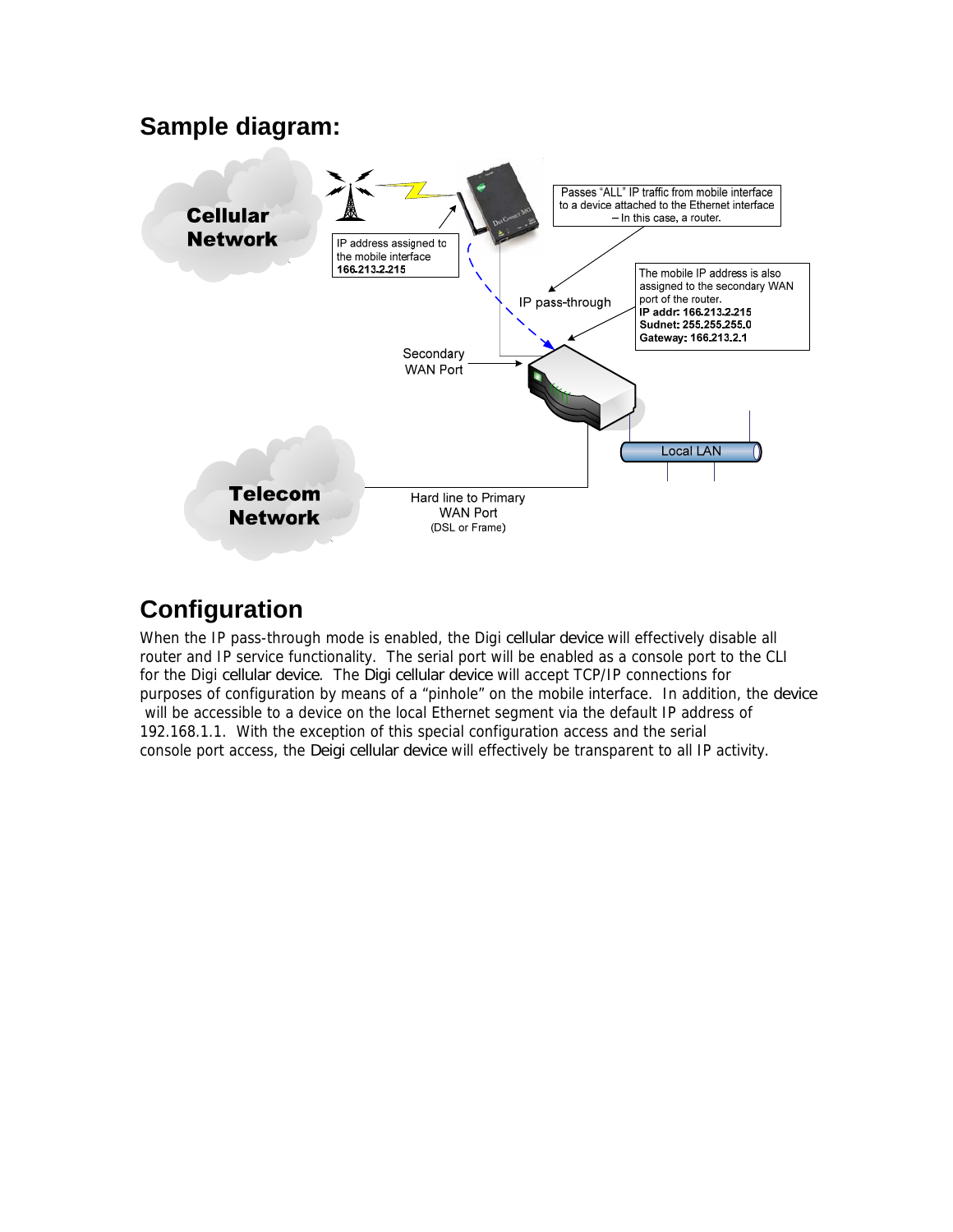The following is a screen shot of the IP pass-through configuration screen, illustrating how easy it is to enable this feature:

| <b>Network Configuration</b>                                                                                                                                                              |
|-------------------------------------------------------------------------------------------------------------------------------------------------------------------------------------------|
| $\blacktriangleright$ IP Settings                                                                                                                                                         |
| DHCP Server Settings                                                                                                                                                                      |
| ▶ Network Services Settings                                                                                                                                                               |
| ▶ Dynamic DNS Update Settings                                                                                                                                                             |
| ▶ IP Filtering Settings                                                                                                                                                                   |
| ▶ IP Forwarding Settings                                                                                                                                                                  |
| Socket Tunnel Settings                                                                                                                                                                    |
| ▼ IP Pass-through                                                                                                                                                                         |
| Warning! Enabling this feature requires the following:                                                                                                                                    |
| 1) Set a static IP Address.<br>2) Set up the DHCP Server.<br>3) Turn on the DHCP Server.                                                                                                  |
| When IP Pass-through is enabled this device becomes transparent. Selecting and setting these ports will<br>will allow you to connect to and configure this device via the mobile network. |
| $\triangleright$ Enable IP Pass-through                                                                                                                                                   |
| Pinhole Configuration:                                                                                                                                                                    |
| 80<br>$\overline{M}$ HTTP                                                                                                                                                                 |
| 443<br>$\triangledown$ HTTPS                                                                                                                                                              |
| 23<br>$\boxed{\triangledown}$ Telnet                                                                                                                                                      |
| 22<br>$\triangleright$ SSH                                                                                                                                                                |
| 161<br><b>SNMP</b>                                                                                                                                                                        |
| Note: The DHCP server is not Enabled. It must be enabled for IP Pass-through to work correctly.                                                                                           |
|                                                                                                                                                                                           |
| <b>Apply</b>                                                                                                                                                                              |
| Advanced Network Settings                                                                                                                                                                 |

For example: If a Cisco router's WAN interface is attached to the Digi device's Ethernet port and the Digi cellular device's mobile interface receives the IP address 166.213.2.215, the Cisco's WAN port will be assigned the same IP address 166.213.2.215. If the Cisco router is receiving the IP address dynamically; the DNS server addresses, subnet mask and default gateway information will be filled in automatically. If the Cisco router will be configured manually; you will need to find out the DNS information from the mobile service provider and enter that automatically. The subnet mask will be 255.255.255.0 and the default gateway will be the same as the mobile IP address with ".1" for the last octet. In other words: if the mobile IP address is 166.213.2.215, the default gateway will be 166.213.2.1.

### **Remote device management**

As illustrated above, the Digi cellular device allows the user to enable "pinholes" for specific ports in order to provide remote users the capability to manage the device from the mobile network or open internet. The Digi cellular device will retain its remote management capabilities